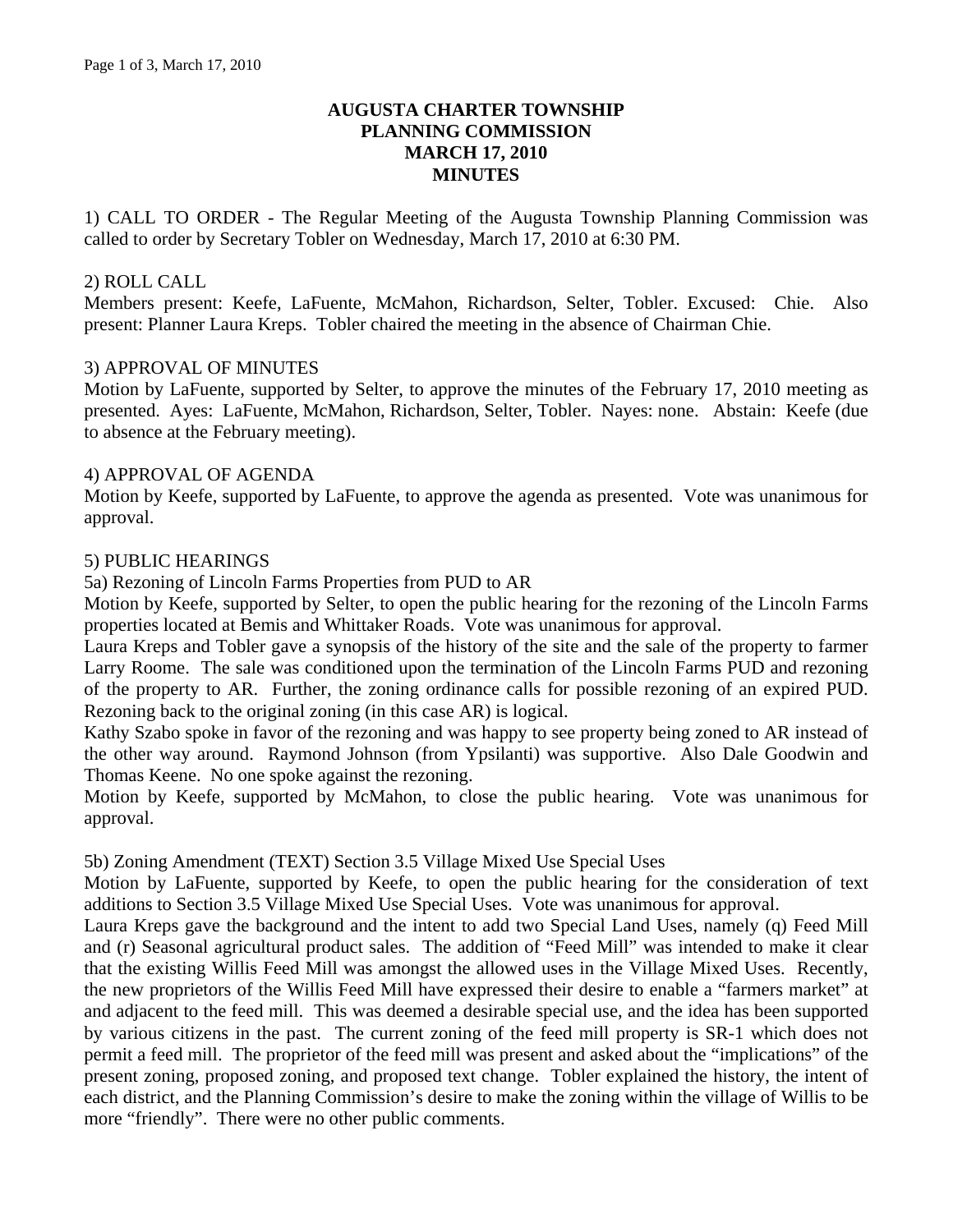Motion by Keefe, supported by LaFuente, to close the public hearing. Vote was unanimous for approval.

5c) Zoning Amendment (MAP) Village Mixed Use District for the Village of Willis

Motion by Selter, supported by Keefe, to open the public hearing regarding the rezoning of the Village of Willis to Village Mixed Uses. Vote was unanimous for approval.

Laura Kreps and Tobler provided the background and history for this consideration. The process for determining the proposed map changes was described. Copies of the proposed map were provided. There were no public comments.

Motion by McMahon, supported by Keefe, to close the public hearing. Vote was unanimous for approval.

### 6) BUSINESS ITEMS

6a) Rezoning of Lincoln Farms Properties from PUD to AR

Laura Kreps reviewed her review letter of March 8, 2010 and especially the "rezoning considerations" and recommendations. There was no new discussion on this subject. Motion by McMahon, supported by Keefe, to recommend approval of the rezoning to the Township Board based on the AR zoning being consistent with current and previous use, the rezoning is consistent with the ordinance requirements for an expired PUD, the rezoning complies with the goals of the Master Plan to promote agriculture, and reasons set forth in the review letter of March 8, 2010. Vote was unanimous for approval.

6b) P.A. 116 Application – Matthew Talladay

Laura Kreps reviewed the application and the "approval procedures" outlined in the generic review letter from January 14, 2009. Motion by Tobler, supported by LaFuente, to recommend to the Township Board the approval of the PA116 application number 2010-1 for 10 years for Matthew Talladay for property located at 9980 Pitman Road, parcel code T-20-08-300-009, 28.04 acres. The Planning Commission finds that the application is complete and meets the Land Eligibility Qualifications of being at least 5 acres but less than 40 acres in size, with more than 51% of the land being agriculturally involved and that the land produces a gross annual income in excess of \$200 per tillable acre. Further, the property meets the intent of the Augusta Charter Township Master Plan by its location in the area planned as "Agriculture". Vote was unanimous for approval.

# 6c) Zoning Amendment (TEXT) Section 3.5 Village Mixed Use Special Uses

The purpose of the proposed text amendment is to ensure that existing and desirable uses are included in as permitted or special uses. As this has been discussed thoroughly in previous meetings and during the Public Hearing, there was no further discussion. Motion by Keefe, supported by McMahon, to recommend to the Township Board the adoption of the text changes to include (q) Feed Mill and (r) Seasonal agricultural product sales. Vote was unanimous for approval.

6d) Zoning Amendment (MAP) Village Mixed Use District for the Village of Willis Laura Kreps reviewed her review letter of March 8, 2010, including the list of parcels, their current zoning and the "Rezoning Considerations". There was no further discussion. Motion by Keefe, supported by LaFuente, to recommend to the Township Board the rezoning of the Village of Willis to "Village Mixed Uses" according to the proposed zoning map. Vote was unanimous for approval.

7) OPEN DISCUSSION FOR ISSUES NOT ON THE AGENDA 7a) Correspondence Received – none